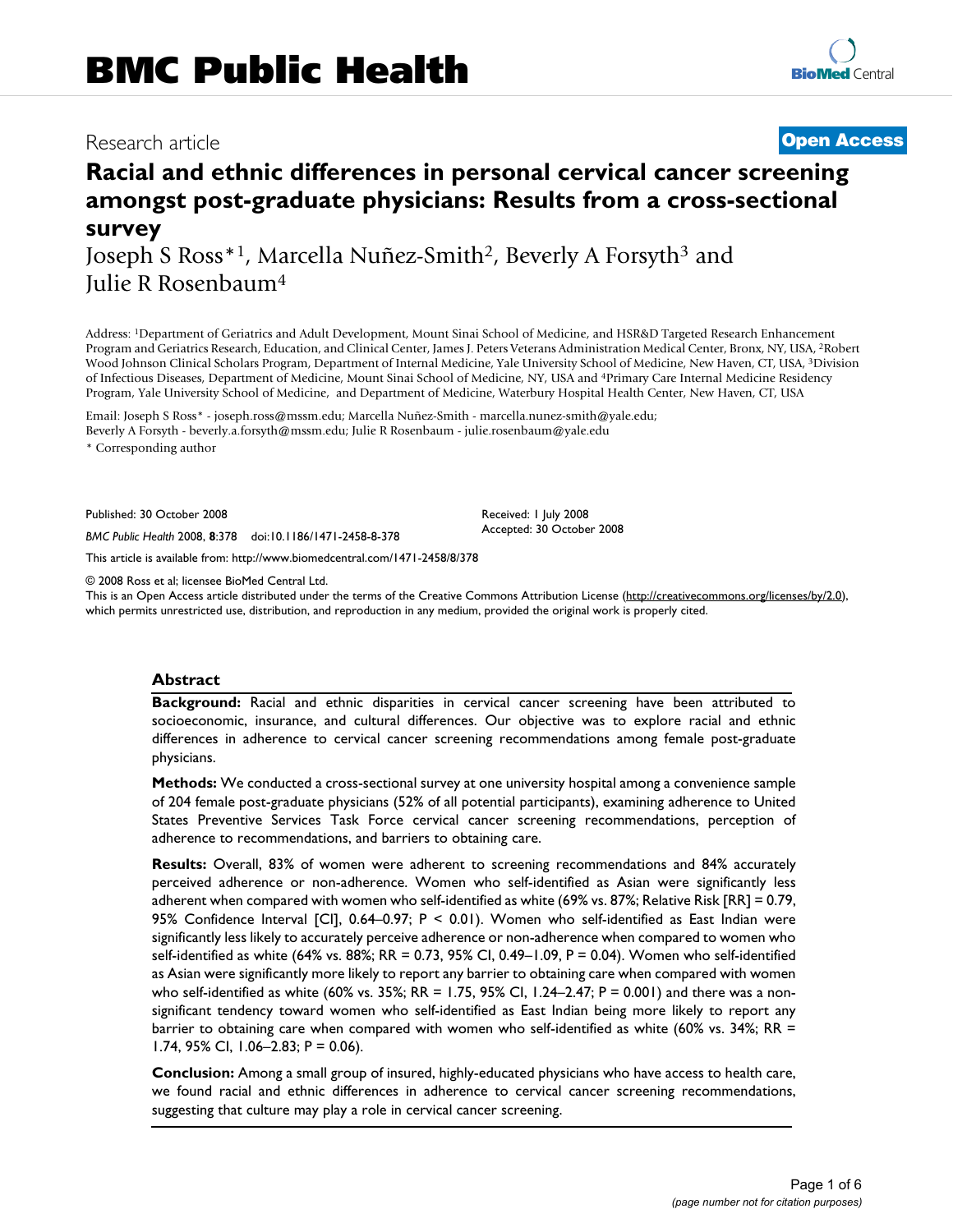# **Background**

Racial and ethnic disparities in cancer diagnosis and prognosis have been well documented.[1] One explanation is differing utilization of preventive services. African-Americans are less likely than whites to receive breast cancer screening,[2] while Asians are less likely than whites, African-Americans or Latinas to receive breast[3] or cervical cancer screening.[4] In addition, Latinas are less likely than white non-Latinas to receive cervical cancer screening.[5]

Many factors have been associated with decreased cervical cancer screening, including obesity[6,7] and older age,[8] despite there being broad, general agreement as to the importance and effectiveness of screening for cervical cancer. [9-11] Specific factors such as low socioeconomic status, lack of insurance, and lack of a usual source of care have been associated with decreased cervical cancer screening among minorities and may contribute to racial and ethnic disparities, [12-14] as might cultural differences [15-17] or acculturation.[18,19]

The challenge of disentangling racial and ethnic differences in cervical cancer screening from differences related to socioeconomic status, education, insurance, or acculturation is immense. However, by studying cervical cancer screening among female post-graduate physicians, we had a unique opportunity to examine a group of insured, highly-educated women who have access to care and professional experience in cervical cancer and prevention. Physician preventive health care utilization has not been widely studied, but in instances when it has, some studies have found physicians to use preventive care services at high rates, [20-22] while others have found low rates of use.[23,24] To our knowledge, racial and ethnic differences in health care utilization among physicians have not been studied. The objective of our study was to explore adherence to cervical cancer screening recommendations among this racially and ethnically diverse population. Our hypothesis was that there would not be racial and ethnic differences in adherence to cervical cancer screening recommendations in this population of insured, highly-educated women who, as physicians, have health care expertise.

# **Methods**

A cross-sectional survey was administered to female postgraduate physicians at Montefiore Medical Center, the University Hospital of the Albert Einstein College of Medicine, Bronx, NY, identified using a register of all trainees. All female post-graduate physicians were eligible for participation. Between May 2003 and January 2004, women were approached in-person by an investigator (either JSR or BAF, who were post-graduate physicians at the institution at that time and knew some, but not all, of the women) to complete a self-administered, anonymous survey examining "health behaviors." Most housestaff were approached while alone in the hospital's medical library or cafeteria. After consenting to participate, housestaff were given an unmarked survey and an envelope that contained other completed surveys. The investigator stepped away for complete privacy and retrieved the envelope after the survey had been completed and placed with the others in the envelope, which required approximately five minutes. Completed surveys were not taken out of the envelope until the project's data collection phase was finished in order to further protect participants' privacy. Surveys were not distributed by electronic or inter-office mail because of response rate concerns. Institutional review board approval was obtained prior to the study.

The survey assessed socio-demographic characteristics, including self-identified race/ethnicity, and had been piloted for readability but not validated. Multiple-choice questions were used to assess the following primary outcomes: 1) adherence to United States Preventive Services Task Force (USPSTF) recommendations for cervical cancer screening, 2) perception of personal adherence to recommendations, and 3) barriers to obtaining care among women who perceived themselves to be non-adherent to USPSTF recommendations. The following barrier responses were provided: no health insurance; no physician; not comfortable having Pap smear at own institution; no time; not sexually active; test inaccurate; and other (with space provided). Where appropriate, respondents could select more than one proposed response and additional space was provided for open-ended responses.

The USPSTF gave cervical cancer screening an A recommendation, using indirect evidence to determine that screening women with a cervix within three years of sexual activity (or age 21) and at least every three years thereafter captures most of the benefit in terms of reducing morbidity and mortality.[11] However, USPSTF qualifies that women not receiving appropriate follow-up after an abnormal Pap smear are most at risk. For these reasons, with the additional understanding that both the American Cancer Society (ACS) and the American College of Obstetrics and Gynecology (ACOG) recommend annual screening,[9,10] we interpreted the USPSTF guidelines to suggest annual screening for women with a history an abnormal Pap smear. Therefore, when determining current adherence to cervical cancer screening recommendations, women who were sexually active but had never had a Pap smear and women with a history of an abnormal Pap smear were categorized as requiring screening in the past year. All others were categorized as requiring screening at least once in the past three years. We did not categorize women who were screened more than once within the past three years as non-adherent.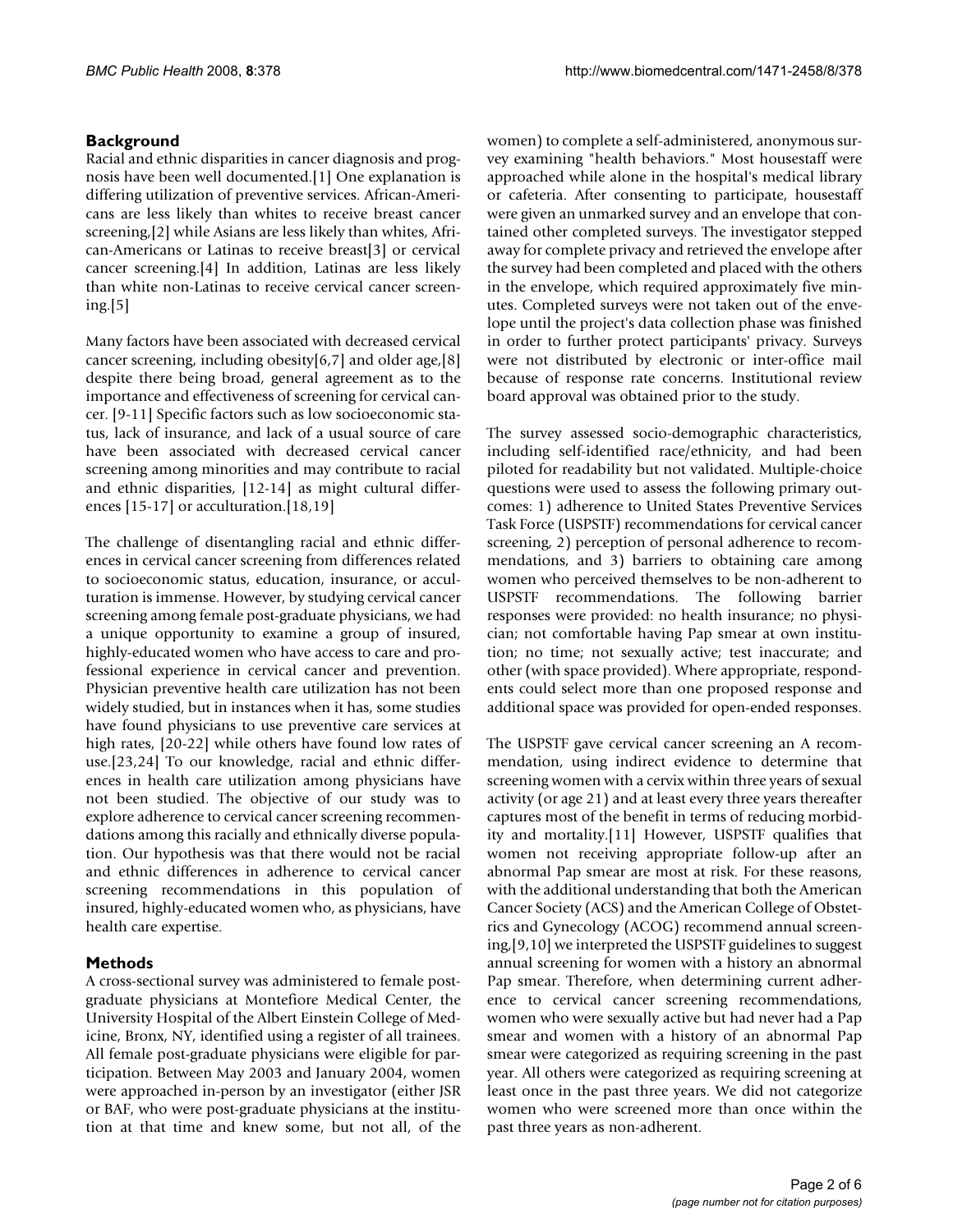Data analysis was performed using SPSS version 11.5 (SPSS Inc., Chicago, IL). Associations between self-identified race/ethnicity and our primary outcomes were assessed using Pearson's Chi-Square and Fisher's Exact Test, depending upon the sample size for analysis, using self-identified white race as the reference group. Kappa was used to test for agreement beyond chance between adherence and perception of adherence to recommendations. All statistical tests were two-tailed.

### **Results**

### *Respondent Characteristics*

Among 393 female post-graduate physicians identified using a register of trainees, 206 were approached for participation. Response rate was > 99% (204 of 206); two declined participation, one citing urgent patient care responsibility and one citing no interest. Therefore, surveys were completed by 52% (204 of 393) of all female post-graduate physicians, representing a convenience sample.

Mean age of respondents was 30 years; 53% self-identified themselves as white, 24% as Asian, 8% as African-American, 7% as East Indian, and 5% as Hispanic/Latina (Table 1). Two elected not to identify their race/ethnicity. All were eligible for screening as none reported a hysterectomy for benign disease; 90% had at least one sexual partner in the past year, 95% in their lifetime. There were no

#### **Table 1: Female post-graduate resident characteristics (n = 204).a**

**Characteristic**

| Mean age (range), y                      | 30.1 (25 to 45) |  |  |  |  |  |  |  |
|------------------------------------------|-----------------|--|--|--|--|--|--|--|
| Self-Identified Race/Ethnicity, No. (%)  |                 |  |  |  |  |  |  |  |
| White                                    | 107(53)         |  |  |  |  |  |  |  |
| Asian                                    | 48 (24)         |  |  |  |  |  |  |  |
| African-American                         | 16(8)           |  |  |  |  |  |  |  |
| East Indian                              | 15(7)           |  |  |  |  |  |  |  |
| Hispanic/Latina                          | 11(5)           |  |  |  |  |  |  |  |
| Other                                    | 5(3)            |  |  |  |  |  |  |  |
| Academic Department, No. (%)             |                 |  |  |  |  |  |  |  |
| Internal Medicine                        | 62 (30)         |  |  |  |  |  |  |  |
| <b>Pediatrics</b>                        | 47 (23)         |  |  |  |  |  |  |  |
| <b>Family Medicine</b>                   | 15(7)           |  |  |  |  |  |  |  |
| <b>Emergency Medicine</b>                | 12(6)           |  |  |  |  |  |  |  |
| General Surgery or Surgical Subspecialty | 10(5)           |  |  |  |  |  |  |  |
| OB/GYN                                   | 10(5)           |  |  |  |  |  |  |  |
| Otherb                                   | 48 (23)         |  |  |  |  |  |  |  |
| Post-Graduate Year, No. (%)              |                 |  |  |  |  |  |  |  |
| One                                      | 45 (22)         |  |  |  |  |  |  |  |
| Two                                      | 70 (34)         |  |  |  |  |  |  |  |
| Three                                    | 54 (27)         |  |  |  |  |  |  |  |
| Four or more or Fellow                   | 35 (18)         |  |  |  |  |  |  |  |
|                                          |                 |  |  |  |  |  |  |  |

a Percentages may not sum to 100 because of rounding.

b Includes 6 to 9 women from the following specialties: psychiatry, anesthesiology, neurology, radiology, and pathology.

racial/ethnic differences in age, specialty, post-graduate training year, or lifetime sexual activity (P values > 0.10).

#### *Racial/Ethnic Differences in Adherence*

Overall, 83% of women were adherent to USPSTF screening recommendations (Table 2). Women who self-identified as Asian were significantly less adherent when compared with women who self-identified as white (69% vs. 87%; RR = 0.79, 95% CI, 0.64–0.97; P < 0.01). The rates of adherence of self-identified African-American (94%), self-identified Hispanic/Latina (91%), and selfidentified East Indian women (87%) were not significantly different when compared with women who selfidentified as white (87%).

#### *Racial/Ethnic Differences in Perceptions of Adherence*

Overall, 84% of women accurately perceived personal adherence or non-adherence ( $\kappa$  = 0.58; Table 2). Women who self-identified as East Indian were significantly less likely to accurately perceive adherence or non-adherence when compared with women who self-identified as white  $(64\% \text{ vs. } 88\%; \text{ RR} = 0.73, 95\% \text{ CI}, 0.49-1.09; \text{ P} = 0.04)$ even though both groups of women were equally adherent (87%, as noted above). The accuracy of perceived adherence by self-identified African-American (94%), self-identified Hispanic/Latina (82%), and self-identified Asian women (82%) was not significantly different when compared with women who self-identified as white (88%).

### *Racial/Ethnic Differences in Barriers to Obtaining Cervical Cancer Screening*

At least one barrier to obtaining cervical cancer screening was reported by 43% of women (Table 3). Women who self-identified as Asian were significantly more likely to report any barrier to obtaining screening when compared with women who self-identified as white (60% vs. 35%;  $RR = 1.75$ , 95% CI, 1.24–2.47; P = 0.003) and there was a non-significant tendency toward women who self-identified as East Indian being more likely to report any barrier to obtaining screening when compared with women who self-identified as white (60% vs. 35%; RR = 1.74, 95% CI, 1.06–2.83;  $P = 0.06$ . The rates of reporting barriers among self-identified African-American women (25%) and self-identified Hispanic/Latina women (45%) were not significantly different when compared with women who self-identified as white (35%).

The most frequently reported barrier was not having time to schedule or keep appointments  $(n = 71)$ , which was reported by 50% of self-identified Asian women, 47% of self-identified East Indian women, and 30% of self-identified white women. Women who self-identified as Asian were more likely to report not feeling comfortable having a Pap smear at her workplace institution as a barrier to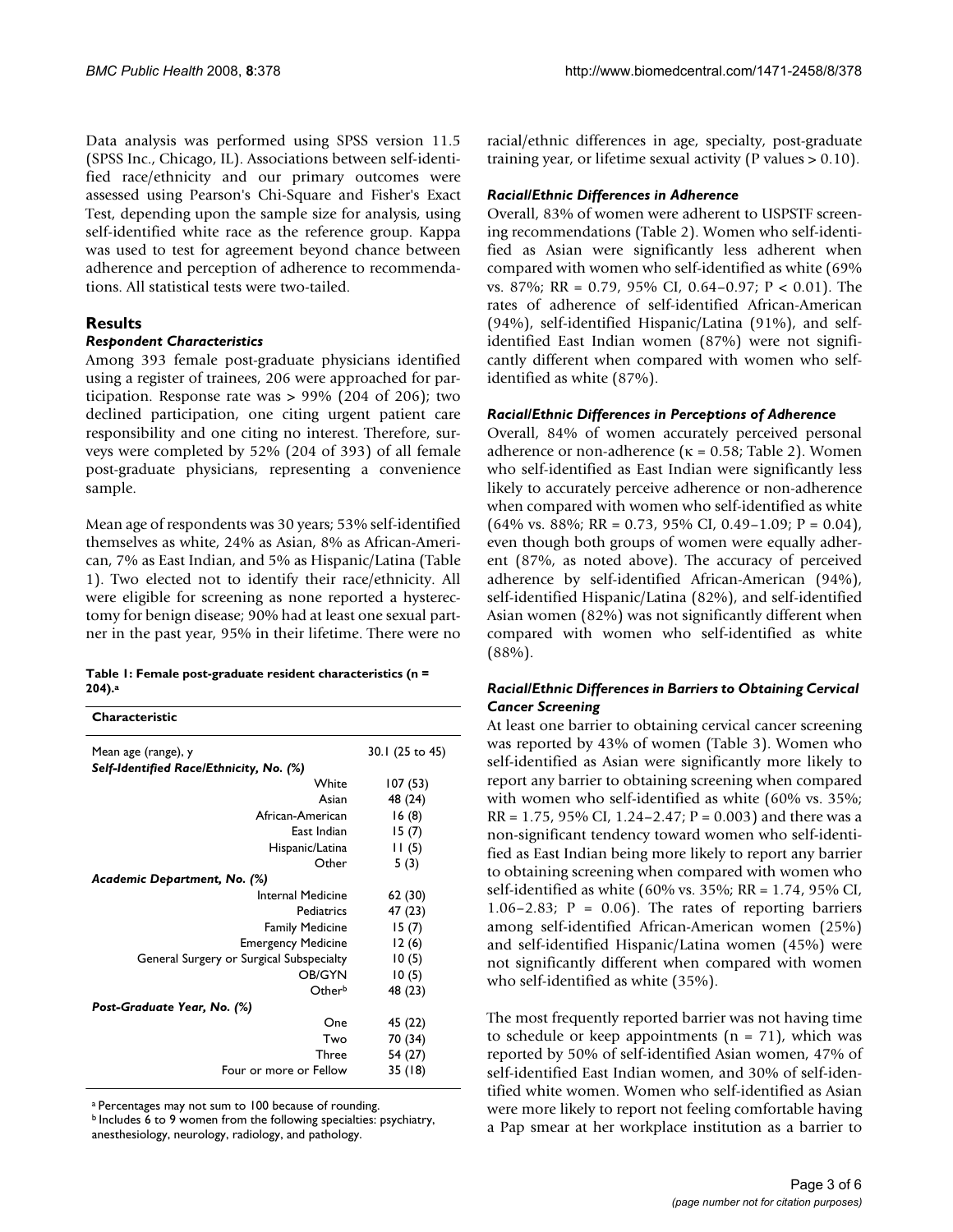**Table 2: Proportion of female post-graduate physicians adherent to United States Preventive Services Task Force cervical cancer screening recommendations and who accurately perceived adherence or non-adherence to the recommendations, stratified by selfidentified race/ethnicity**

|                                       | Adherent |                          | <b>Accurately Perceived Adherence or Non-adherence</b> |                            |  |
|---------------------------------------|----------|--------------------------|--------------------------------------------------------|----------------------------|--|
|                                       | No. (%)  | <b>RR (95% CI)</b>       | No. (%)                                                | <b>RR (95% CI)</b>         |  |
| Overall                               | 169 (83) | nla                      | 167(84)                                                | nla                        |  |
| <b>Self-Identified Race/Ethnicity</b> |          |                          |                                                        |                            |  |
| White                                 | 93 (87)  | 1.00                     | 93 (88)                                                | 1.00                       |  |
| Asian                                 | 33 (69)  | $0.79$ $(0.64 - 0.97)^a$ | 37(82)                                                 | $0.94(0.80 - 1.09)$        |  |
| African-American                      | 15(94)   | $1.08(0.93 - 1.25)$      | 15(94)                                                 | $1.07(0.92 - 1.24)$        |  |
| East Indian                           | 13 (87)  | $1.00(0.81 - 1.23)$      | 9(64)                                                  | $0.73$ $(0.49 - 1.09)^{b}$ |  |
| Hispanic/Latina                       | 10(91)   | $1.05(0.86 - 1.28)$      | 9(82)                                                  | $0.93(0.70 - 1.24)$        |  |

a Chi-square P < 0.01, comparing women who self-identified as Asian with women who self-identified as white.

 $b$  Fisher's Exact Test P = 0.036, comparing women who self-identified as East Indian with women who self-identified as white.

obtaining screening when compared with women who self-identified as white (19% vs. 6%; RR = 3.34, 95% CI, 1.26–8.87;  $P = 0.02$ ), while women who self-identified as East Indian were more likely to report not being sexually active as a barrier to obtaining screening when compared with women who self-identified as white (20% vs. 2%; RR  $= 10.70, 95\% \text{ CI}, 1.94-58.90; P = 0.01$ ). No women reported not having health insurance as a barrier to obtaining cervical cancer screening, nor did any women report cultural barriers to obtaining screening as an openended response ('cultural differences' was not explicitly provided as a multiple choice response).

#### **Discussion**

Among a small group of female post-graduate physicians at a single institution, racial and ethnic differences in current adherence to cervical cancer screening recommendations were found. Specifically, self-identified Asian women were less adherent to recommendations, while self-identified East Indian women less accurately perceived adherence or non-adherence to recommendations, erring in their perception of being non-adherent to recommendations when they were adherent. While barriers to obtaining screening were frequently reported, self-identified Asian women were more likely to report such barriers. Self-identified East Indian women also tended to be more likely to report such barriers, although this association was not statistically significant. Moreover, across all races and ethnicities, women reported barriers that are typical of physicians in post-graduate training: no time to schedule or keep an appointment.

To our knowledge, this study is the first to examine cervical cancer screening among a racially and ethnically diverse group of post-graduate physicians, highly-educated women with professional experience in cervical cancer and prevention. Moreover, all housestaff during the time of the study were provided individual insurance policies at no cost and were able to access care either at the workplace (at on-site affiliated clinics) or outside of the workplace (at off-site affiliated or non-affiliated clinics). Because we found no differences in cervical cancer screening between self-identified white women and either African-American or Hispanic/Latina women, our study indirectly confirms prior research that demonstrated that adjusting for socioeconomic status and access to care explained observed differences in cervical cancer screen-

**Table 3: Proportion of female post-graduate physicians reporting barriers to obtaining cervical cancer screening, stratified by selfidentified race/ethnicity**

|                                       | Reported Barrier to Obtaining Screening, <sup>a</sup> No. (%) |         |         |        |           |       |  |  |
|---------------------------------------|---------------------------------------------------------------|---------|---------|--------|-----------|-------|--|--|
|                                       | <b>None</b>                                                   | Any     | "Time"  | "MD"   | "Comfort" | "Sex" |  |  |
| Overall                               | 113(57)                                                       | 84 (43) | 71 (36) | 22(11) | 17 (9)    | 7(4)  |  |  |
| <b>Self-Identified Race/Ethnicity</b> |                                                               |         |         |        |           |       |  |  |
| White                                 | 70 (65)                                                       | 37(35)  | 32(30)  | 6(6)   | 6(6)      | 2(2)  |  |  |
| Asian                                 | 19(40)                                                        | 29(60)  | 24(50)  | 8(17)  | 9(19)     | 2(4)  |  |  |
| African-American                      | 12(75)                                                        | 4(25)   | 4(25)   | (6)    | 0(0)      | 0(0)  |  |  |
| East Indian                           | 6(40)                                                         | 9(60)   | 7(47)   | 5(29)  | 2(13)     | 3(20) |  |  |
| Hispanic/Latina                       | 6(55)                                                         | 5(45)   | 4(36)   | 2(18)  | 0(0)      | 0(0)  |  |  |

Notes: "Time" = No Time to Schedule or Keep an Appointment; "MD" = No Primary Care Physician or Obstetrician-Gynecologist; "Comfort" = Not Comfortable Being Screened at Workplace Institution; "Sex" = Not Sexually Active.

a Participants could report more than one barrier to obtaining cervical cancer screening.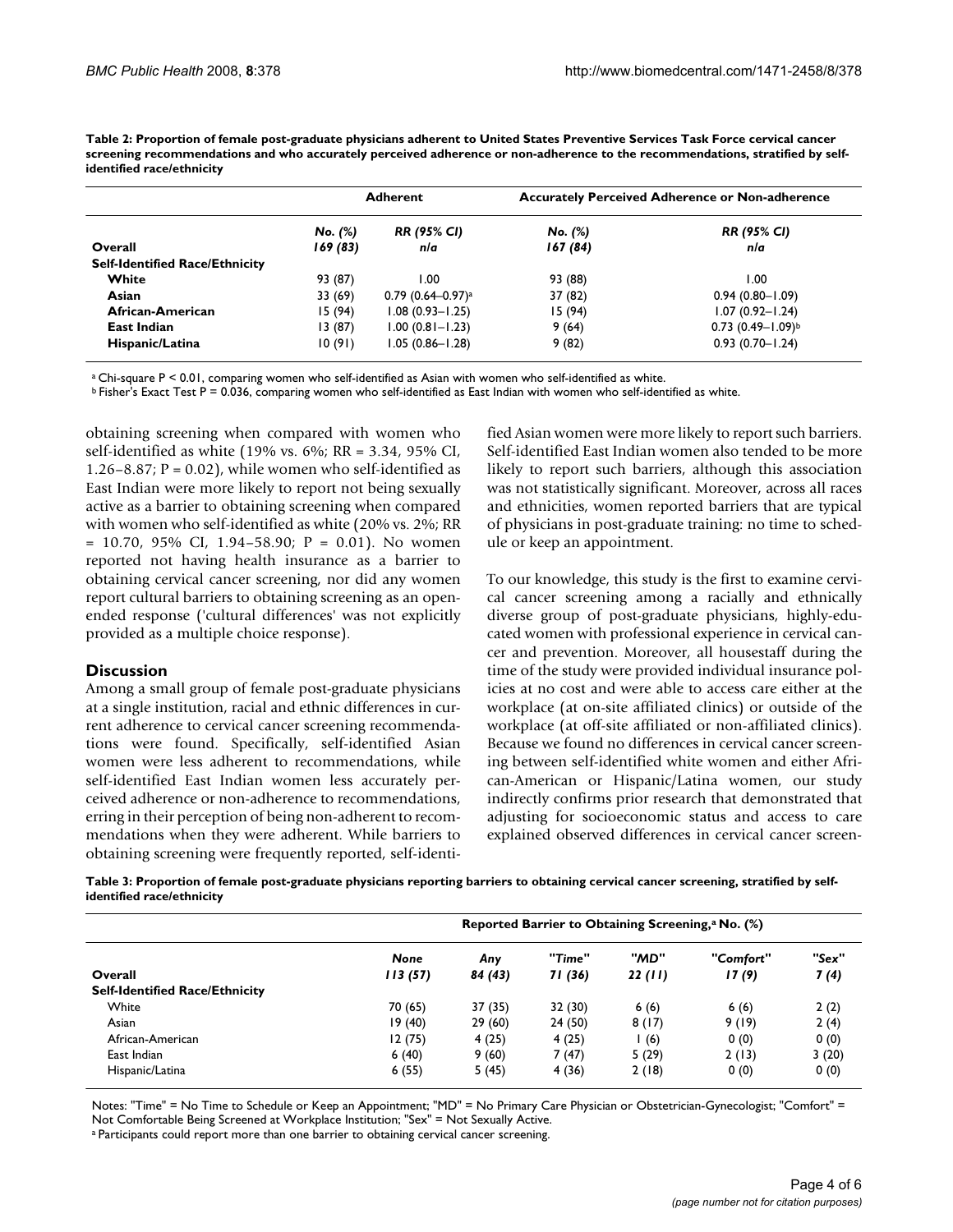ing between white women and both African-American and Hispanic/Latina women.[14]

However, the observed difference in adherence to recommendations between self-identified Asian and white women, which has been shown in prior research, [15,16] suggests that culture may play a role in cervical cancer screening. This difference cannot be attributed to inaccurate perceptions of adherence to recommendations, since self-identified Asian women were as accurate as self-identified white women. Nor can this difference be attributed to limited English proficiency[15,17,18] or non-use of Western medicine,[16,25] which are unlikely to be factors among physicians training at a prestigious University hospital. There was a non-significant tendency toward selfidentified Asian women being more likely to report not feeling comfortable having a Pap smear at her workplace institution, which may be a marker for differential desire for privacy or discomfort around sexuality, a predictor of cervical and breast cancer screening.[16] Prior research has suggested that post-graduate residents may not be comfortable receiving care at their institution, but no research has identified racial/ethnic differences in discomfort[26]

There are several considerations in interpreting this study. First, the survey relied on open-ended responses for report of cultural barriers to care, such as orientation towards Eastern medicine or discomfort around sexuality. Perhaps physicians in post-graduate training were preoccupied by immediate barriers to obtaining care (lack of time) and did not consider reporting cultural barriers. Second, subsamples of post-graduate female physicians by race/ethnicity were small, prohibiting conclusive comparisons, and only half of all post-graduate female physicians at this one large academic medical center were surveyed. Third, because we initiated the study in May 2003, our opportunity to survey the substantial number of post-graduate physicians in their final year of training was small (estimated ~25% of our potential sample). However, nearly all approached post-graduate physicians completed the survey, minimizing potential selection bias, and there was no difference in survey response by academic department. Fourth, our study is based on self-reported data. The tendency of respondents to over-report health promotion and disease-prevention activities is widely recognized. [27-29] However, there is little reason to think that overreporting would be more common among one racial/ethnic group than among another. Finally, our exploratory pilot study focused only on cervical cancer screening among post-graduate physicians at one institution and should not be generalized to utilization of other health care services. Moreover, post-graduate physicians may be particularly susceptible to poor self-care and non-utilization of recommended health care services because of the

increased demands on their time and schedule. Therefore, our findings may not be representative of all practicing physicians, nor of professional women working in fields unrelated to health care such as law or business. However, this descriptive study offers an initial opportunity to examine the association of race and ethnicity and cervical cancer screening among post-graduate physicians to generate hypotheses to be tested in future research.

# **Conclusion**

This exploratory pilot study among insured, highly-educated physicians who have access to care found racial and ethnic differences in adherence to cervical cancer screening recommendations, suggesting that culture may play a role in cervical cancer screening. To address disparities in preventive service utilization, these results suggest that education, health literacy, insurance and access to care may be insufficient. Further work exploring cultural differences is needed.

### **Declaration of Competing interests**

The authors declare that they have no competing interests.

## **Funding/Support**

Drs. Ross and Nuñez-Smith were scholars in the Robert Wood Johnson Clinical Scholars Program at Yale University sponsored by the Robert Wood Johnson Foundation at times during their project involvement. Dr. Ross is currently supported by the Hartford Foundation and the Department of Veterans Affairs Health Services Research and Development Service project no. TRP-02-149. The views expressed in this article are those of the authors and do not necessarily represent the views of the Department of Veterans Affairs. Neither the Robert Wood Johnson nor Hartford Foundation had any role in the design or conduct of the study; collection, management, analysis or interpretation of the data; preparation, review or approval of the manuscript.

### **Authors' contributions**

JSR had full access to all the data in the study and takes responsibility for the integrity of the data and the accuracy of the analysis.

*Study concept and design:* JSR, BAF

*Acquisition of data:* JSR, BAF

*Analysis and interpretation of data:* JSR, MN-S, JRR

*Drafting of the manuscript:* JSR

*Critical revision of the manuscript for important intellectual content:* JSR, MN-S, BAF, JRR